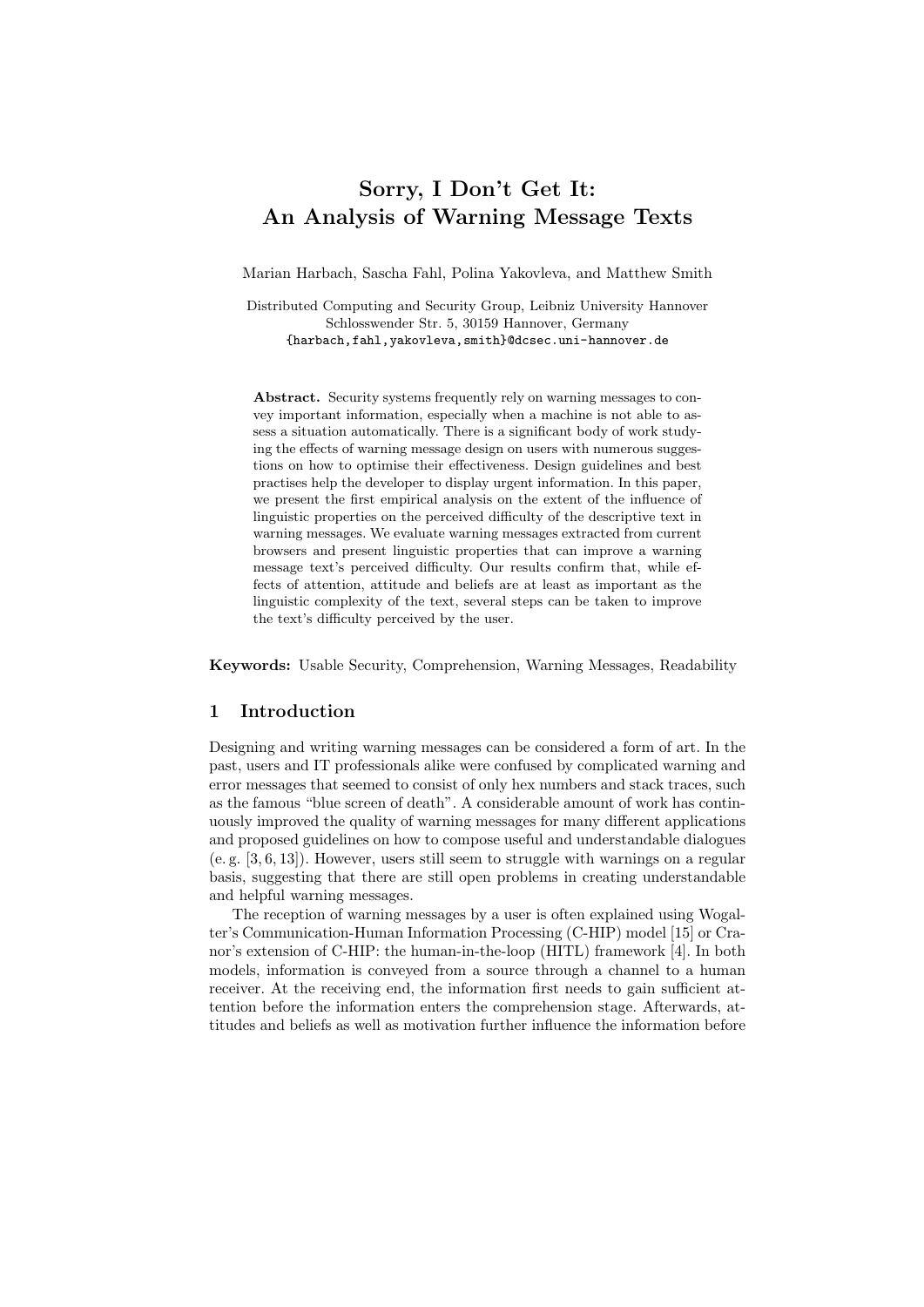the processing results in behaviour. A lot of work has been put into optimising colours, fonts, symbols and icons to attract attention and facilitate reception.

In this paper, we investigate the comprehension stage: does the structural composition (syntax and vocabulary) of a warning message's text influence the user's overall perception and support comprehension? Or, in other words: if a user chose to read a warning message, would he or she be able to extract the necessary information and find the text easy to parse and understand?

It has been recognised that the descriptive text provided in warning messages needs to convey important information about the problem and be understandable by most computer users at the same time. In 2011, Bravo-Lillo et al. [3] compiled a set of design guidelines and present rules for descriptive text, including:

- "describe the risk; describe consequences of not complying; provide instructions on how to avoid the risk;"
- "be brief; avoid technical jargon."

However, these guidelines are hard to quantify, especially since there is no example of a perfect warning message to date. Thus, judging whether or not the requirements and advice of the guidelines are sufficiently met usually needs an expert's opinion or dedicated testing through user studies. Consequently, there is considerable effort and knowledge involved in analysing and optimising warning messages. Small development efforts, such as start ups or app developers, often do not have the resources to thoroughly analyse the warning messages used in their products. They could benefit from more concrete and possibly objectively testable instructions on how to create useful warning messages in particular.

This paper investigates several methods to automatically assess warning message texts and analyses to which extent linguistic properties in general influence the user's perceptions of a warning message text. We will present an evaluation of existing readability measures on current browser security warnings as well as four empirical studies to assess the user's perceptions. Our results indicate that existing warning messages are too hard to read for the average user and that particular sentence structures as well as technical terms, which can be found in indexes of computer security textbooks, significantly correlate with the perceived difficulty of warning messages.

To the best of our knowledge, there has not been any work that empirically investigates the role of text comprehension and readability for computer warning messages to date. This work expands on preliminary results that have provided an overview of warning message readability using existing warning measures [8].

We offer three main contributions:

- We validate whether or not existing readability measures are suitable to judge warning message texts and determine the linguistic difficulty of existing warning messages.
- We investigate the effect of linguistic properties of warning message texts on the users' perceptions and provide empirical evidence for the influence of grammatical structures and vocabulary on warning message comprehension.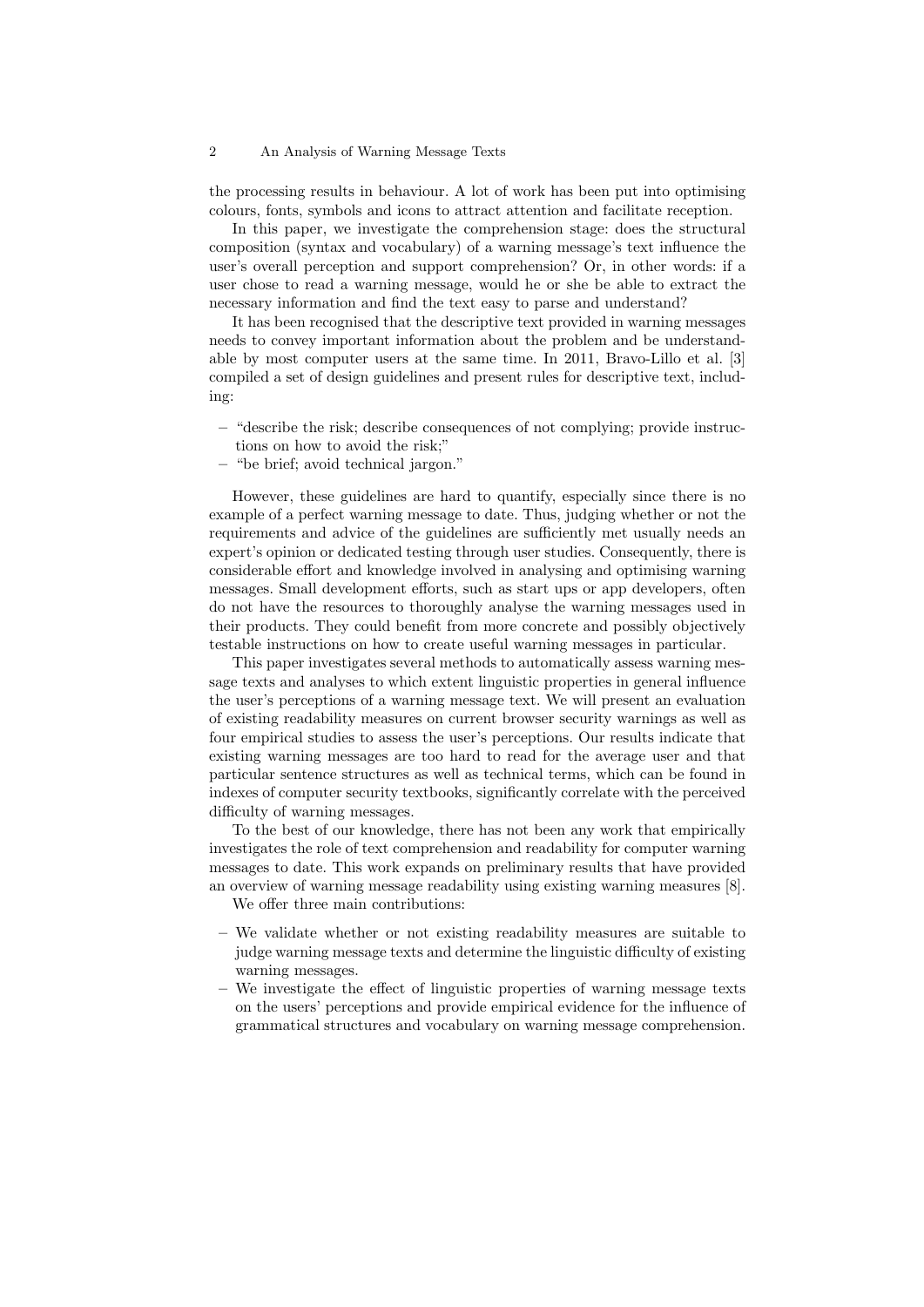– We present quantifiable properties of text that influence warning message readability and comprehension.

The remainder of this paper is structured as follows: First, we introduce related work, before summarising readability of browser messages using a set of existing readability measures and an analysis thereof. Section 4 reports on the results of a user study that assess the applicability as well as the results of these readability measures. Sections 5 and 6 describe two online studies, collecting users' ratings of warning messages and comparing them to several linguistic properties. Additionally, effects of translation and a comparison between different software products are presented. Section 7 presents the results of interviews that discussed particular problems on a word and sentence level with users. Section 8 discusses limitations before Section 9 finally summarises the implications of our results and concludes this paper.

## 2 Related Work

A considerable amount of research has investigated warnings in the digital realm. Cranor's Human-In-The-Loop (HITL) framework [4] is a specialisation of Wogalter's C-HIP model [15] and describes how interactions between computers and humans can cause security problems.

Egelman et al. [6] presented a first study on warning efficacy for phishing prevention in 2008. They found that a large part of their test subjects chose to heed warnings that required interaction from the user and offer guidelines to improve warnings. According to their results, effective warnings need to interrupt the primary task, provide clear choices, fail safely and prevent habituation.

In a similar fashion, Sunshine et al. [13] tested the efficacy of certificate warnings presented by browsers and tried to improve the state of the art by modifying colours based on context and providing more detailed and interactive information on risks. While their changes improved efficacy, they concluded that the warnings still leave users vulnerable to man-in-the-middle attacks. Maurer et al. [9] also showed that warnings based on user input data types can help to prevent phishing and decrease habituation by increasing the context of a warning.

Bravo-Lillo et al. [3] provided another perspective on improving warning messages. They found that design changes can improve understanding and motivation but also realised that warning messages were not able to help users to differentiate between low and high-risk situations. Understanding and motivation were also found to be strongly connected and important factors in safely responding to warnings. Additionally, Bravo-Lillo et al. [2] offer qualitative insight into warning assessment by users of different skill levels and conclude that all aspects of warning design need to be considered in order to improve warnings. They also explicitly mention that the process of reading a warning is a central concern for warning message reception.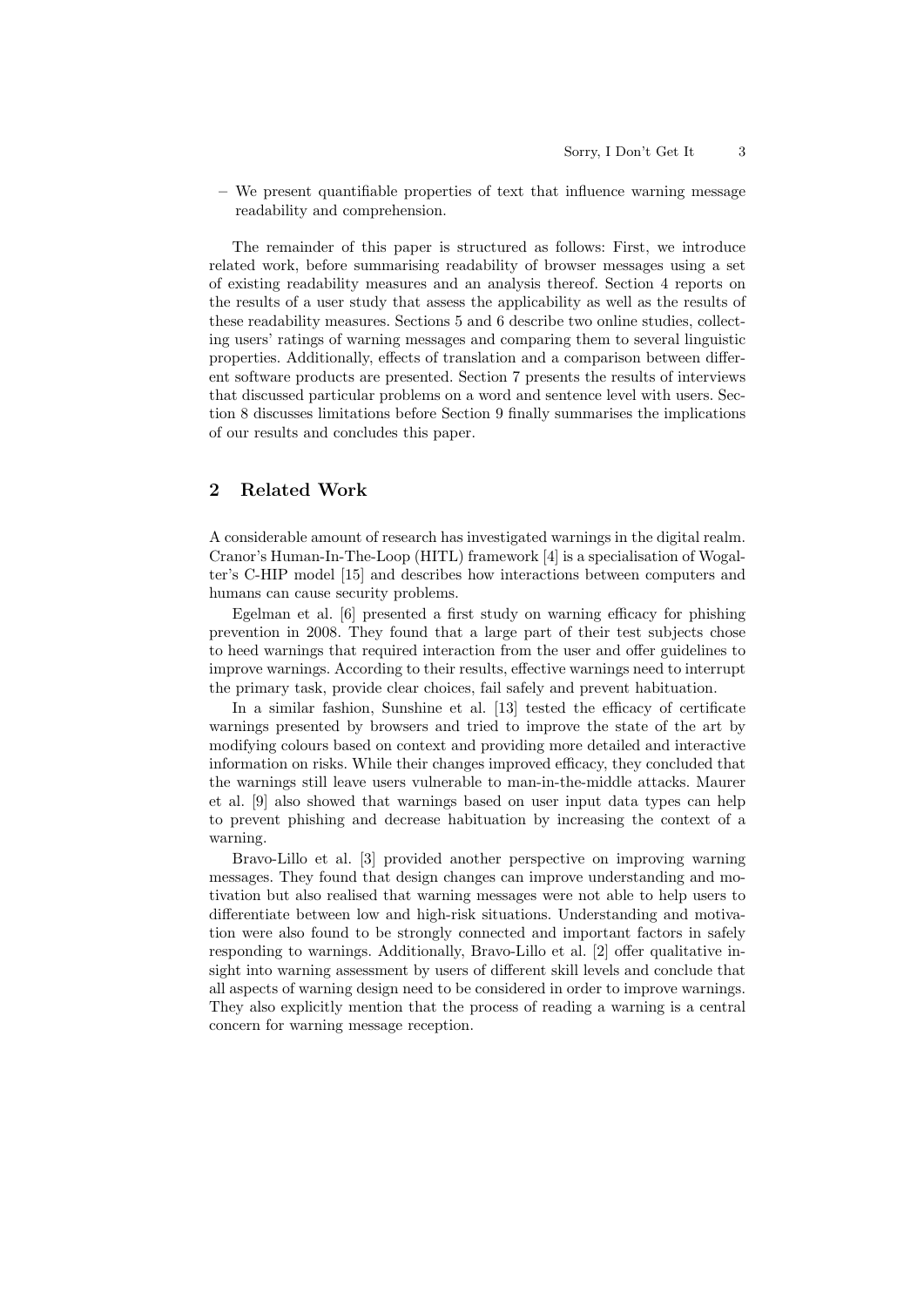In another line of work, previous research has empirically investigated readability issues of end-user license agreements [7] and found shortcomings in informing the user before demanding consent.

The related work has conferred many valuable insights into the effectiveness and design of warning messages as well as problems with readability. We hope that the analyses presented in this paper complement the existing results by investigating the role of linguistic properties for the comprehension of warning message texts.

## 3 Readability Measures

In a previous publication [8], we explored the application of readability measures from the domain of educational psychology for computer warning messages. These measures take a piece of text and predict a level of reading skill necessary for comprehending the contents. For example, obtaining a value of 11 from a readability measure, such as SMOG [10], for a piece of text implies that an average reader needs to have the reading level of a student in 11th grade to be able to process the linguistic structure of this text. It is important to note that readability measures do not address the semantic difficulty of a text, but focus on linguistic difficulty, which is related to complicated sentence construction, long or polysyllabic words and similar properties. However, a text can be deemed to be "readable" using a certain measure but still confuse a reader. Yet, the linguistic difficulty is an important precursor for the overall comprehension of a text and therefore a useful indicator. If readability, as obtained from a suitable readability measure, is bad, the semantic information is harder to extract. In the remainder of this paper, we generally address linguistic difficulty as described above, as opposed to semantic difficulty or other aspects of text layout, such as typesetting.

Previously, we presented an analysis of security warnings based on warning messages from the two most common open-source browsers, Google Chrome and Mozilla Firefox. We extracted 24 English warning texts (15 for Chrome, 9 for Firefox) and added another four certificate warnings (hostname verification or unknown root CA warnings) from Internet Explorer 8, Safari, Outlook and iTunes to our sample to offer a broader cross-product comparison for a particularly common warning message. Warnings include certificate and phishing warnings, as well as messages indicating connectivity problems or unreachable servers. We also collected the same warnings in German. The selected warnings have at least about 50 words, because the readability measures we used are not validated for shorter samples of text. An abbreviated list of the warnings can be found in Appendix A.

We found that the predicted reading skills for this set of warnings differ depending on which measure is applied. However, all measures suggested at least an average reading level of an eighth grade student, while the SMOG measure, which is most suitable for warning messages due to its construction, even predicted the reading level of a first year college student for the average warning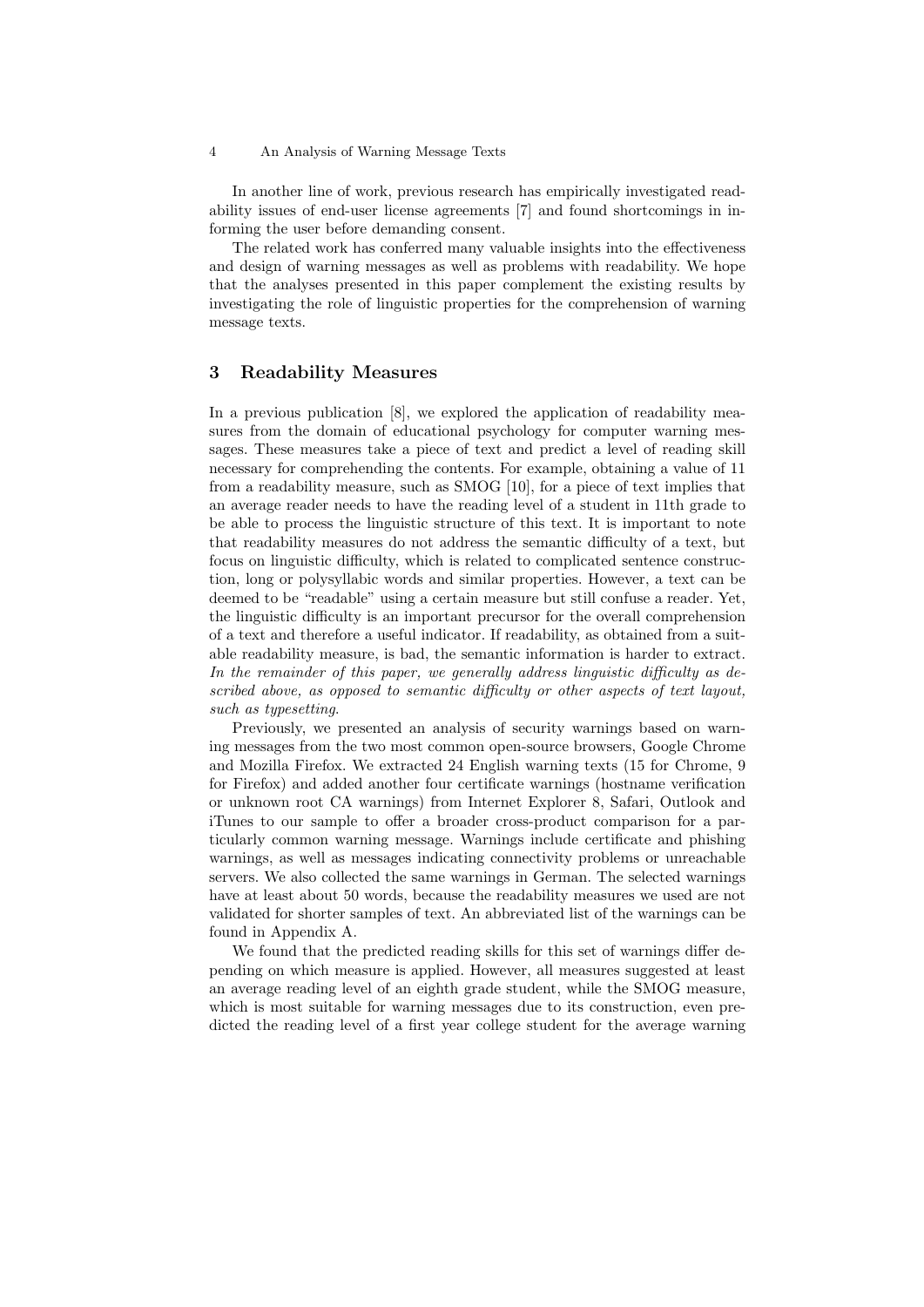message. Details can be found in [8]. The extent to which these values are appropriate and useful is discussed in the following section.

## 4 Exploratory Study

To validate the readability results described above, we conducted an exploratory study of readability and linguistic comprehension. In order to minimise the effects of differences in language skills, we decided to test only native speakers. Since the study was conducted in Germany, we used the German versions of the set of 28 warning messages introduced above.

#### 4.1 Design

Participants took a standard reading ability test to judge their individual reading level (Metze's "Stolperwoerter" test [1]). Next, they were presented with a cloze test (a piece of text where every fifth word is removed and has to be filled in by the participant) on six selected warning messages and scored based on their success rate. Cloze tests are commonly used as comprehension tests for the construction of the existing readability measures [5]. We selected four German warnings from Chrome and two from Firefox, since their readability scores (Amstad's measure for German texts) were distributed across the range we found in the tests described above. We stripped the warnings of all identifying and distracting features, using the same font and background for all messages. We introduced a fictitious browser named InterBrowse, as well as a fictitious banking website mybank.com, and replaced all references to the original software and websites with these names. Participants were given a simple working scenario stating that they were trying to surf to www.mybank.com using InterBrowse and then encountered a warning. We also reminded them that we intended to test the messages and not the participants' performance. After completing the cloze tests, participants re-read the full messages and sorted the texts by their feeling of comprehension. We pre-tested our protocol in a laboratory setting, discussed in previous work [8].

### 4.2 Participants

Based on this study protocol, we invited 1,486 students on a university-wide mailing list to participate in an online study. We advertised a study on browsing behaviour that would take 20 to 25 minutes and offered participants the chance to win a lottery of two  $100 \in \text{Amazon}$  vouchers as motivation. We received 311 complete responses, after removing non-native speakers and respondents with IT-related majors. The participants' average age was 22.8 and 130 came from the faculty of arts (cf. Table 2 in the Appendix). Technical experience among our participants was rather high, with an average of 2.29 on a scale from 1 (high expertise) to 5. Upon completion of the tasks, 216 participants (69.5 %) reported that they had seen one of the six warnings before and 49 (15.8 %) were unsure.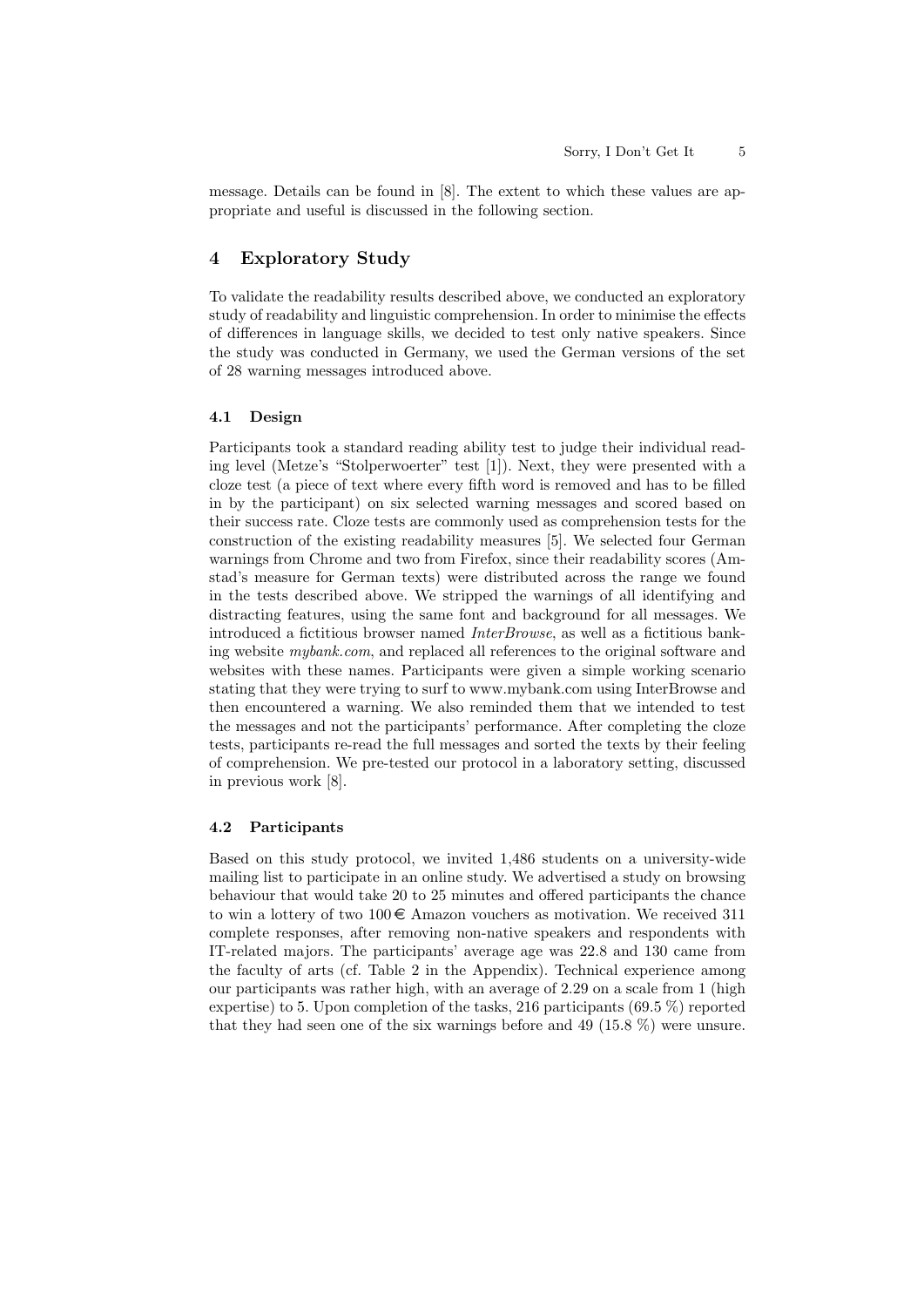#### 4.3 Results

For each participant, we collected the Stolper score, i. e. the individual's reading level, the cloze performance, i. e. how many of the gaps in the text were filled in correctly, the time taken per cloze text, and each participant's ranking in terms of subjective readability of the six presented warning messages, i. e. which messages did the participant find harder or easier to read and understand. Cloze performance was automatically assessed using a Levenshtein distance of 3 on the provided answers. Therefore, a word in a gap was counted as correct if the edit distance was equal or less than 3 compared to the original word, accounting for typos. This approach was chosen over an individual assessment of the semantics of the provided solution, since manually assessing each solution would have been too time consuming and could have biased results due to subjective scoring. To compensate for this strict assessment of performance, we chose a lower criterion score (see below).

We found significant differences in the cloze test performances between participants with high or low technical expertise. Since the cloze performances were found to be non-normally distributed (Kolmogorov-Smirnov Z between 1.579 and 2.862,  $p < .031$  in all cases), we applied the Mann-Whitney U test and found significant differences in all messages  $(U$  between 5,762 and 6,344,  $Z$  between  $-2.301$  and  $-3.144$  with  $p < 0.05$ ) except one (Message 6,  $U = 7,595.5$ ,  $Z = -0.493$  and  $p = 0.622$ . While all other messages received higher scores from high-expertise participants, this particular message took the longest time to complete on average and received similar scores from both groups. The seldom seen message was about the use of a weak signature algorithm in a certificate and might therefore have been perceived as equally complicated by high- and lowexpertise participants. Interestingly, this message also received the best average performance across all warnings, which suggests that complicated messages can be understood if enough time is spent.

In our reading ability test (Stolper-Test), the 311 respondents achieved an average score of 77.85 % ( $sd = 17.95$ ), which is above average for their age group. The average score for participants between 21 and 25 years is 70.7 % and for people of 26 years and older is even lower  $(66\%)$ , according to [1]. This effect can be explained by the above-average education of students.

Readability Results: Using the participants' reading abilities, we calculated readability scores for each of the six tested warnings to compare with existing measures. This procedure was adopted from the original construction of other readability measures which use cloze tests on passages of selected texts to derive the readability formula through regression [5]. The scores are based on a criterion score or threshold of correct answers on the corresponding cloze test. A criterion score of 90% or higher is necessary for important information that needs to be well understood by readers [5,8]. However, since cloze performance was automatically assessed, we chose a criterion score of 70 % to account for synonyms. Using this criterion, we calculated readability scores for the six warnings as the average reading level (Stolper score) of participants that performed better than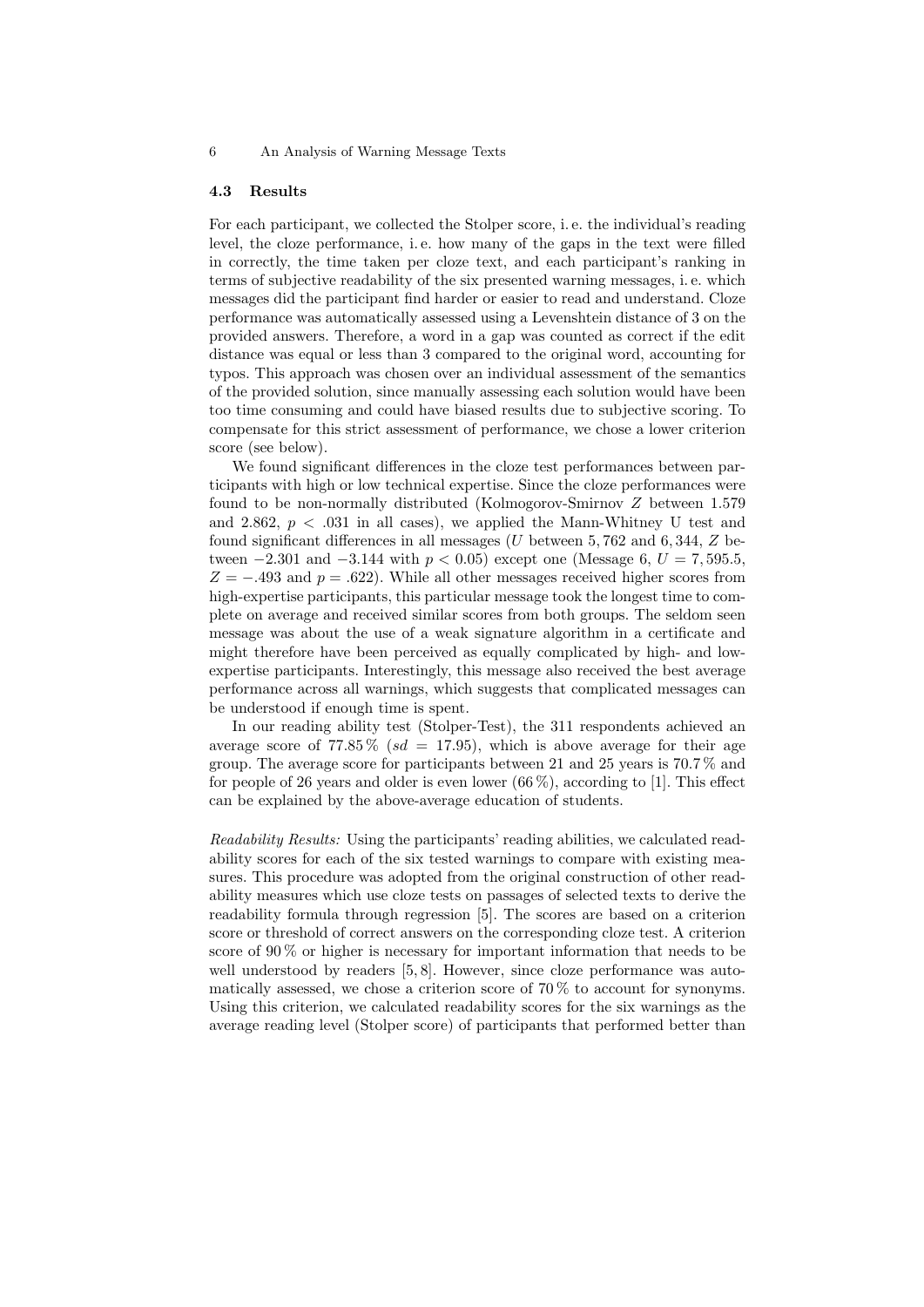the criterion on a particular warning message. Therefore, lower values for the readability score indicate higher readability.

According to the results (cf. Table 3 in the Appendix), our score correlates highly with the number of words in a message ( $\rho = .943$ ,  $p = .005$ ). While there are no other significant correlations due to the small sample size, we found indications of potential correlations with Amstad ( $\rho = .714$ ,  $p = .111$ ) and LIX  $(\rho = -.600, p = .208)$  scores. However, the implied direction of correlation is conflictive: These numbers suggest that better readability according to our Stolper-score-based measure is connected with worse readability according to Amstad and LIX. We could not find a significant correlation with the participants' rankings of messages either.

Because of the small number of warnings in this exploration, we cannot generally reject the applicability of readability measures for warning messages. However, the results suggest that the existing measures for German texts (i. e. the Amstad and LIX scores) do not fit the scores we collected directly from participants.

Another important trend is that for those students achieving  $70\%$  or more correct answers in cloze testing, the mean reading ability is considerably higher  $($  > 79 %) than the average score in their age group and older age groups (66  $-$ 70 %). This implies that the average person would find these warnings hard to read.

The results also suggest that the readability scores we derived from Stolper scores somewhat mirror the participants' perceptions: scores are higher for messages rated as having the best subjective readability and lower scores for those perceived as worst. Another interesting implication of our results is that we did not find any correlation at all between the existing readability measures for German texts and the participants' subjective ratings of warning comprehension. The next section investigates this further.

# 5 Rating Study

The study described in the previous section focused on gaining direct measurements of text readability to evaluate the applicability of readability measures. The results suggest that the readability scores obtained from existing measures may not mirror the participants' perceptions of warning messages.

With the study presented in this section, we aimed to gather how easy people perceive understanding a warning message text to be. If a text is easier to read, the problem of users not reading or skimming warning messages might be alleviated. Therefore, we collected user ratings for the 28 warning messages introduced in Section 3. Again, we used the German versions of the texts and tested native speakers, to minimise effects of language skill levels.

#### 5.1 Design

We prepared an online survey that presented each participant with six out of our set of 28 warning messages. Participants were primed with the same scenario as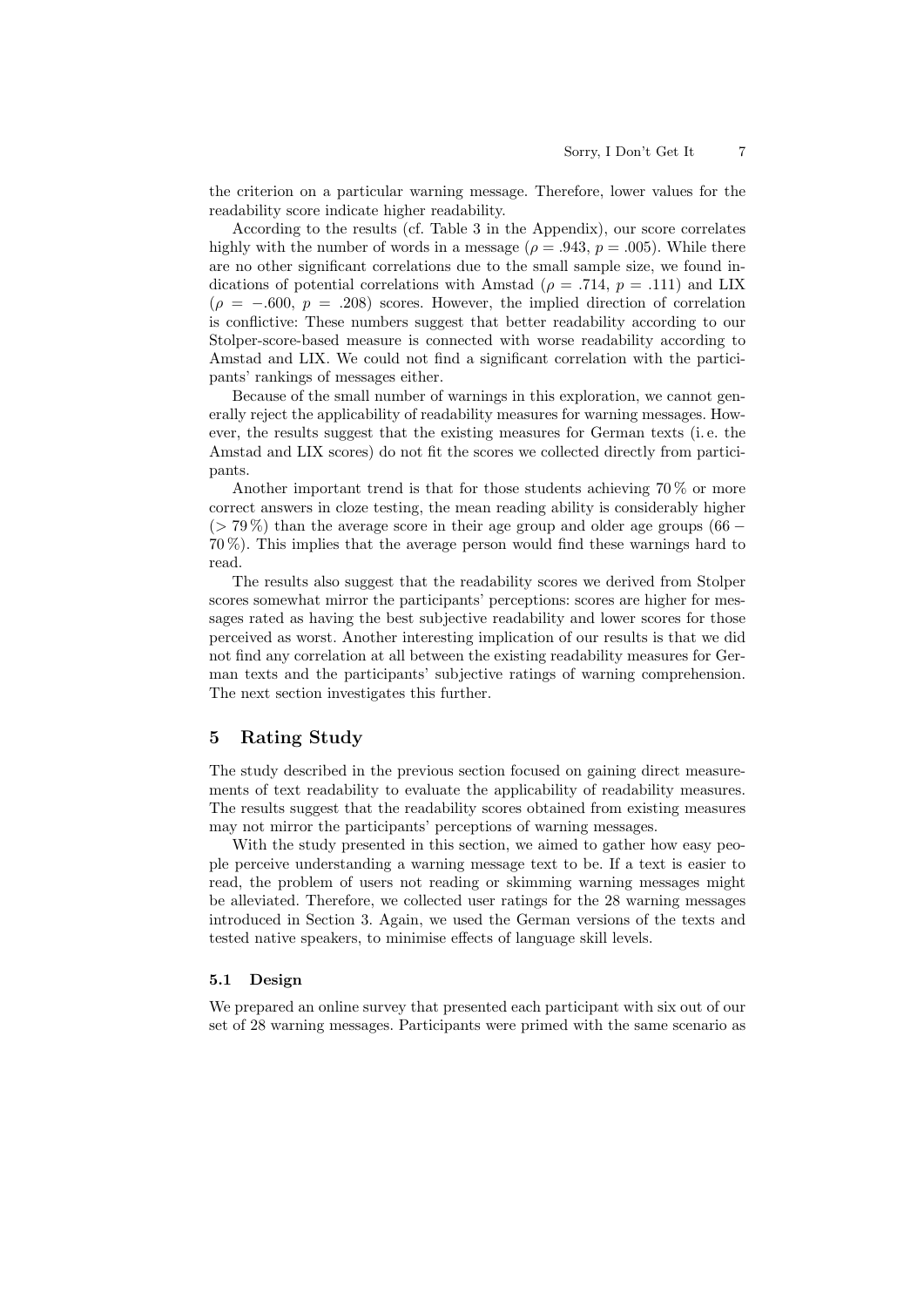in the previous study. The order and selection of the messages was randomised for each participant. For each warning message, participants were asked to read the message, to summarise the contents roughly in one sentence and then rate their perception of the warning message with four items on a 7-point scale from "I completely agree" to "I completely disagree". The items addressed comprehension of the entire message, the words used in the message, previous exposure and understanding of why the message appears. We also added two additional items, which were semantically inverse to two items in the original set. Before starting the rating exercise, we asked participants an attention question, that required participants to answer "No" even though the correct answer was obviously "Yes". At the end of the survey, we collected demographics.

#### 5.2 Participants

We invited  $1,522$  students of the same mailing list<sup>1</sup> to participate in the survey. The study was advertised as a follow-up of the previous study that would take 8 to 12 minutes to complete, welcoming new and returning participants. Once again, we offered participation in a lottery for two  $50 \in \text{Amazon}$  vouchers as compensation. 250 participants successfully completed the survey. First, we removed participants that wrongly answered the attention question with "Yes" instead of the required "No". We also removed records of participants that study IT or a related subject, whose native language was not German and whose browser language was not German, to remove effects stemming from the level of language skill as well as daily exposure to warnings in different languages. Furthermore, responses that had a mean difference of three or more between the two inverse items and the corresponding original items were removed. Lastly, we filtered respondents that always chose the same answers on the rating items and those who either entered nonsensical summaries or copy-and-pasted parts of the warning message.

After filtering, 119 complete and validated responses remained. 40.3 % of our participants were female, 51.3 % had participated in the study described above and 60.5 % reported to have seen one of the warnings they were shown before (cf. Table 4 in the appendix). On average, it took the participants about 16 minutes to complete the survey, which is considerably longer than anticipated by pretesting in a laboratory setting.

## 5.3 Results

Initially, we checked for demographical imbalances in our rating results, using the non-parametric Mann-Whitney U test, since normality testing indicated significant deviations from the normal distribution in many of the rating variables. We found a few imbalances on the item for message comprehension: Messages 5, 21 and 27 were rated significantly better by participants that had previously participated in the first study. Message 12 received better ratings from men and

 $^{\mathrm{1}}$  The number of subscribers increased between studies.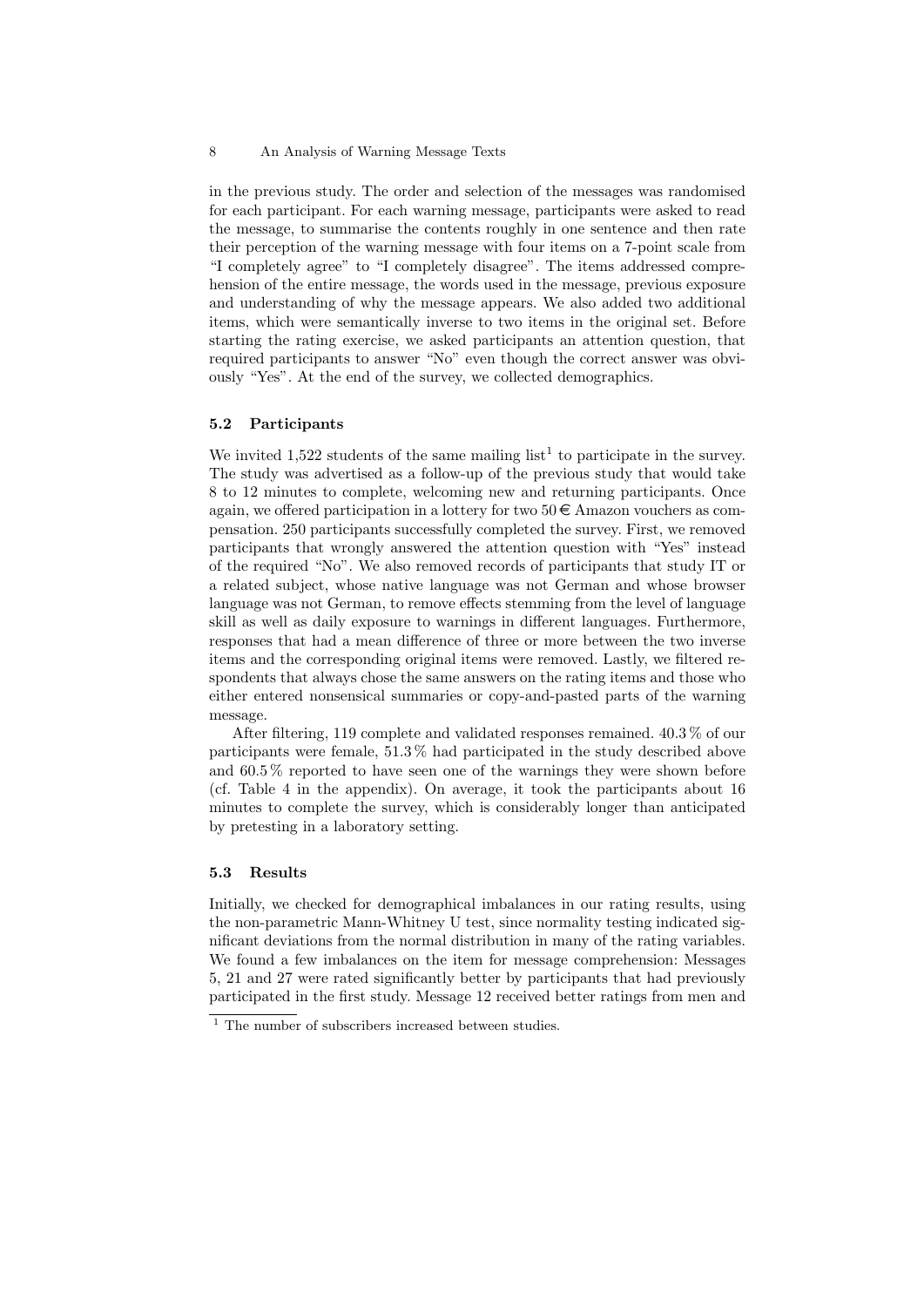messages 18 and 22 received significantly different ratings by participants that stated they had seen some of the warnings before. Since there was no obvious pattern in these differences, we accept them for further analysis.

We used Spearman's rho as a robust measure to test the monotonic relationship between rating ranks. The average ratings for comprehension and understanding the cause are strongly correlated ( $\rho = .937, p < .001$ ) as is comprehension and difficulty of vocabulary ( $\rho = -.797, p < .001$ ). Additionally, there is a relationship between previous exposure and the three other items ( $\rho = -.65$ ,  $\rho = .76$  and  $.80, p < .001$ : having more experience with a warning may support comprehension and understanding the cause.

Linguistic Properties: To see if particular linguistic properties of a warning message influence the users' perceptions, we used the Stanford Parser [11] and Partof-Speech (POS) tagger [14] for German texts to analyse the structure of the warning texts. We gathered frequencies for 54 types of tags from the "Stuttgart-Tübingen-Tagset", as well as parse-tree parameters, including average number of nominal and verb phrases per sentence, as well as maximum and average parse-tree depth.

Several POS tag types showed medium to strong correlations with the ratings: Articles (ART,  $\rho = .593$ ,  $p = .001$ ) and the participle perfect (VVPP, prefix or infix "ge",  $\rho = .564$ ,  $p = .002$ ) appear to positively correlate with ratings, while the occurrence of the particle "zu" (english: "to") in front of an infinitive (PTKZU,  $\rho = -.63$ ,  $p < .001$ ) showed a negative correlation. Linear regression showed that VVPP and PTKZU can explain 54.7 % of the total variance in the participants' comprehension rating. Additionally, we did not find any meaningful correlation with the existing readability measures Amstad and LIX.

We also found correlations between the readability score we calculated based on cloze testing in the previous study with the maximum parse-tree depth ( $\rho =$ −.872, p = .054) and the number of attributive adjectives per sentence (ADJA,  $\rho = -.90, p = .037$ , but not with the ratings collected in this study. However, these correlations lack power, since the previous study only investigated six warning messages.

## 6 English Rating Study

In order to explore if similar effects exist for English warnings, we ran an additional rating study with the same setup on Amazon's Mechanical Turk (MTurk). Furthermore, warning messages for international software projects, such as Firefox and Google Chrome, are usually written in English and then translated into the different languages for localisation. It is possible that translation may cause the resulting warning messages to have a different linguistic structure compared to one written directly in the target language. Thus, we also used this study to compare the results of the translated warning texts with their original counterparts to see if translation has any effects on the ratings.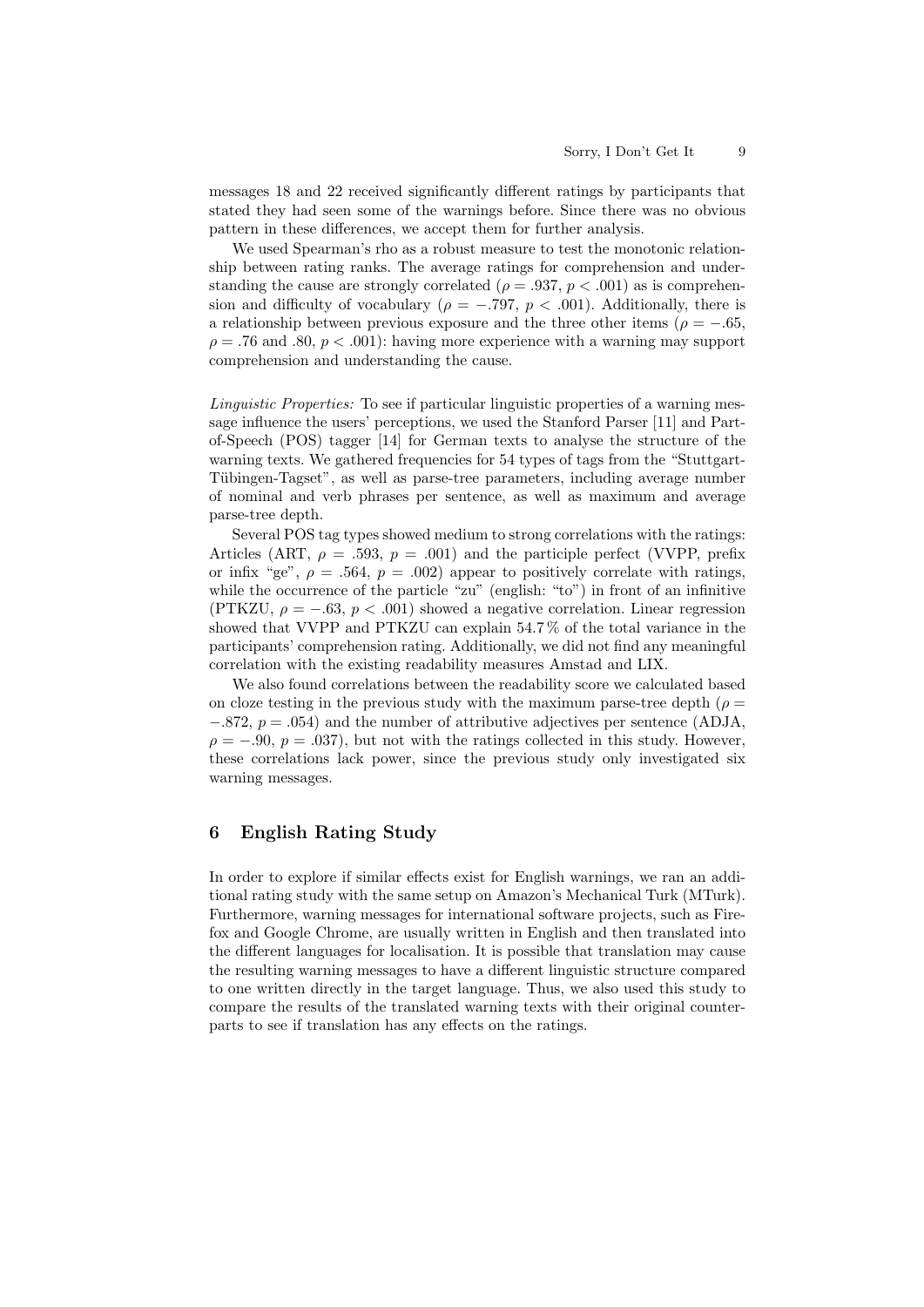#### 6.1 Design

We used the English versions of the set of 28 warning messages and created a HIT that advertised a task to rate ten browser warning messages on MTurk. We offered  $1.50$  \$ as compensation for each successful completion and stated that only non-random and honest answers would receive the compensation. The study included the same validation questions as before and presented ten randomly selected warnings to each participant after introducing the InterBrowse and mybank.com scenario.

#### 6.2 Participants

Our HIT was completed by 120 workers and took an average time of 20 minutes and 13 seconds ( $sd = 12$  minutes and 29 seconds). We applied the same filtering methods as described in the previous study and hence retained 68 valid responses. Each message received an average of 24.3 ratings, ranging from 15 to 32. The average age of participants was 37 years ( $sd = 12.7$ ), exactly half were female, and the overall self-reported technical experience was 2.44 ( $sd =$ 1.01). Respondents stated their occupation as student (8.8 %), full-time employee  $(14.7\%)$ , part-time employee  $(47.1\%)$ , self-employed  $(20.6\%)$  and other  $(8.8\%)$ , including unemployed and homemakers.

## 6.3 Results

Similar to the results above, many of the rating variables showed significant deviations from a normal distribution (Kolmogorov-Smirnoff Test). We therefore ran the remaining analysis using non-parametric tests. First of all, the data was checked for demographical imbalances. For the comprehension rating, we found that messages 25 and 26 were perceived to be more difficult by younger participants. Interestingly, as in the results for the German versions of the messages, message 12 was perceived as being significantly easier to comprehend by men (Mann-Whitney  $U = 48$ ,  $Z = -2.297$ ,  $p = .026$ ). Similar to above, the different ratings show significant correlations, although the strength is slightly weaker.

To identify structural features that influence ratings in English messages, we again applied the Stanford Parser and POS tagger for English texts to the English warnings. We used the  $36$  POS tags of the Penn Treebank Tagset<sup>2</sup>, as well as the number of nominal and verb phrases, number of words per sentence, maximum number of words in a sentence, and (maximum) parse-tree depth. In contrast to before, we found only two correlations: the number of determiners (DT, similar to articles,  $\rho = -.60, p < .001$ ) negatively influenced the ratings on difficulties with the vocabulary and the comprehension rating ( $\rho = .491$ ,  $p = .008$ ). In this case, linear regression was able to explain 46.2 % of the variance in the comprehension rating, using the number of words in the longest sentence as well as the number of wh-determiners (WDT, e. g. "which") and co-ordinating conjunctions (CC, e. g. "and"). There also was no meaningful correlation with the existing readability measures for English texts.

 $^2$  http://www.cis.upenn.edu/~treebank/home.html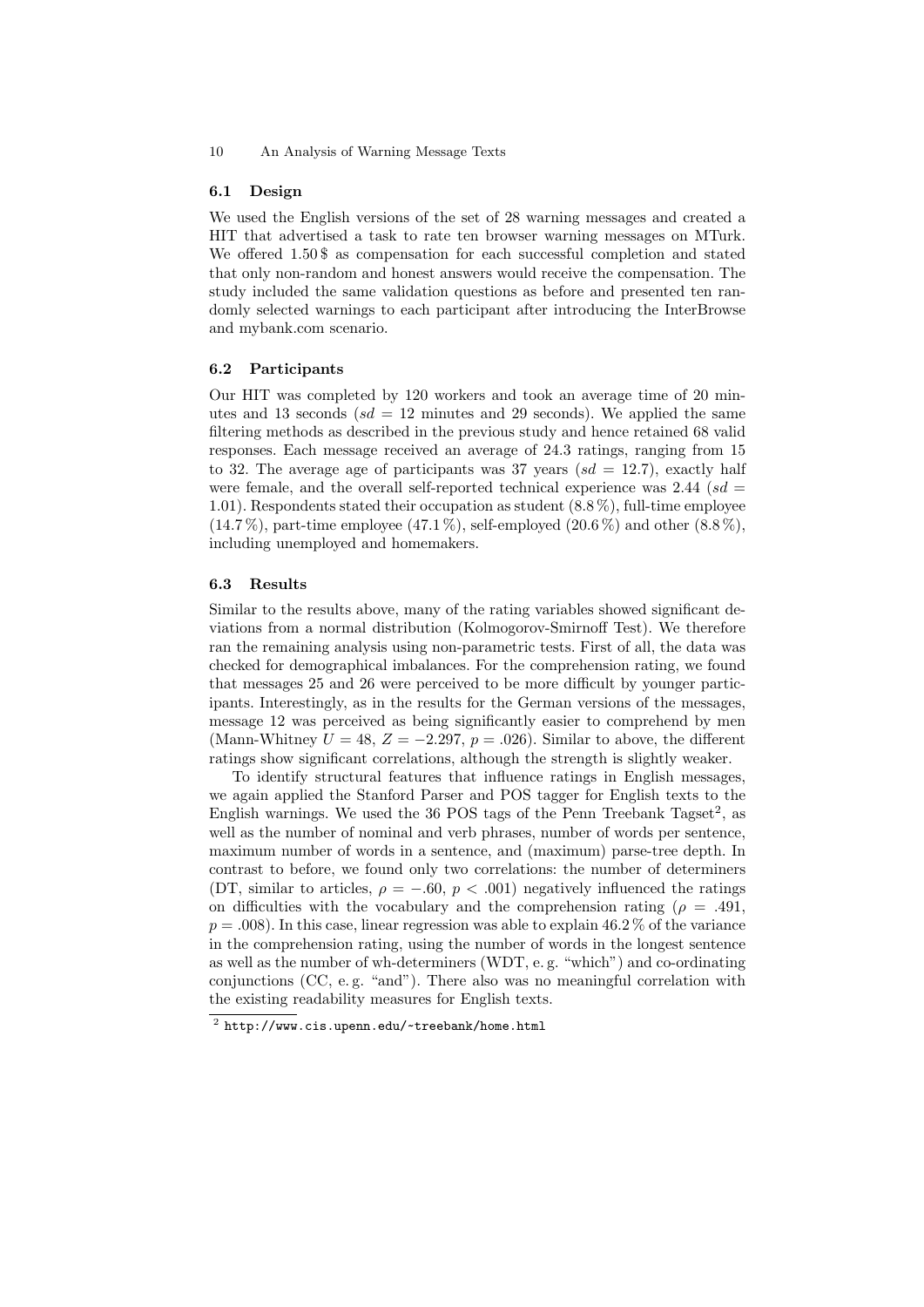Comparison With German Results: We found a medium to strong correlation between the ranks for the German messages from the previous study to the English pendants ( $\rho$  between .68 and .78 for the four rating items,  $p < .001$ ), indicating that messages perceived as complicated in German were also perceived as such in English and vice versa. Therefore, we conclude that the effects observed in the German messages do not purely stem from translation.

Next, we ranked all messages according to the three rating categories comprehension, understanding the cause and difficulty of vocabulary in the respective language. Based on the top and bottom five messages in each category, we found that three messages performed very well and four messages performed very poorly in both languages. Messages 18 and 19, (Firefox: "Reported Attack Page" and "Suspected Web Forgery"), and 28 (Safari, "Invalid Certificate") were consistently among the highest ratings. These warnings use easy, non-technical vocabulary and give direct recommendations on possible actions for the user.

The four messages receiving consistently bad ratings comprise three messages from Chrome ("Weak Signature Algorithm", "Unlisted Server Certificate", and "No Revocation Mechanism"), as well as one from Firefox ("SSL Disabled"). These messages address very technical issues and have probably never been seen by any of our participants: they also received very low previous exposure ratings.

Comparison Between Products: Between the six certificate warning messages of different products that we included in the set of warnings, results showed that the Safari message was consistently found to be the easiest to comprehend and to use the easiest words. Likewise, we found that the message from Internet Explorer 8 was consistently rated worst. While the messages have comparable length (42 and 59 words respectively), the Internet Explorer message repeatedly uses the word "certificate" and other technical terms. The Safari message, in contrast, uses simple language, states a cause, the involved risk and asks the user to decide on a course of action.

Two Chrome warnings in our set differed only by their headline. One read: "This is probably not the site you are looking for!" and the other said "The site's security certificate is not trusted!". The message that did not mention certificate in the headline received consistently better ratings in both languages. Even though the difference is not statistically significant, this trend may imply that technical terms at the very beginning of a warning message can negatively influence the users' perceptions. To further investigate which factors influence users' perceptions of a warning message text in particular, we conducted interviews.

## 7 Interview

The previous studies have shown that there can be particular linguistic properties that may influence a user's perception of a warning message. The use and placement of technical terms as well as specific grammatical constructs showed correlations with the user ratings. We conducted interviews to directly analyse the participants' perceptions of technical terms and linguistic features, such as sentence composition.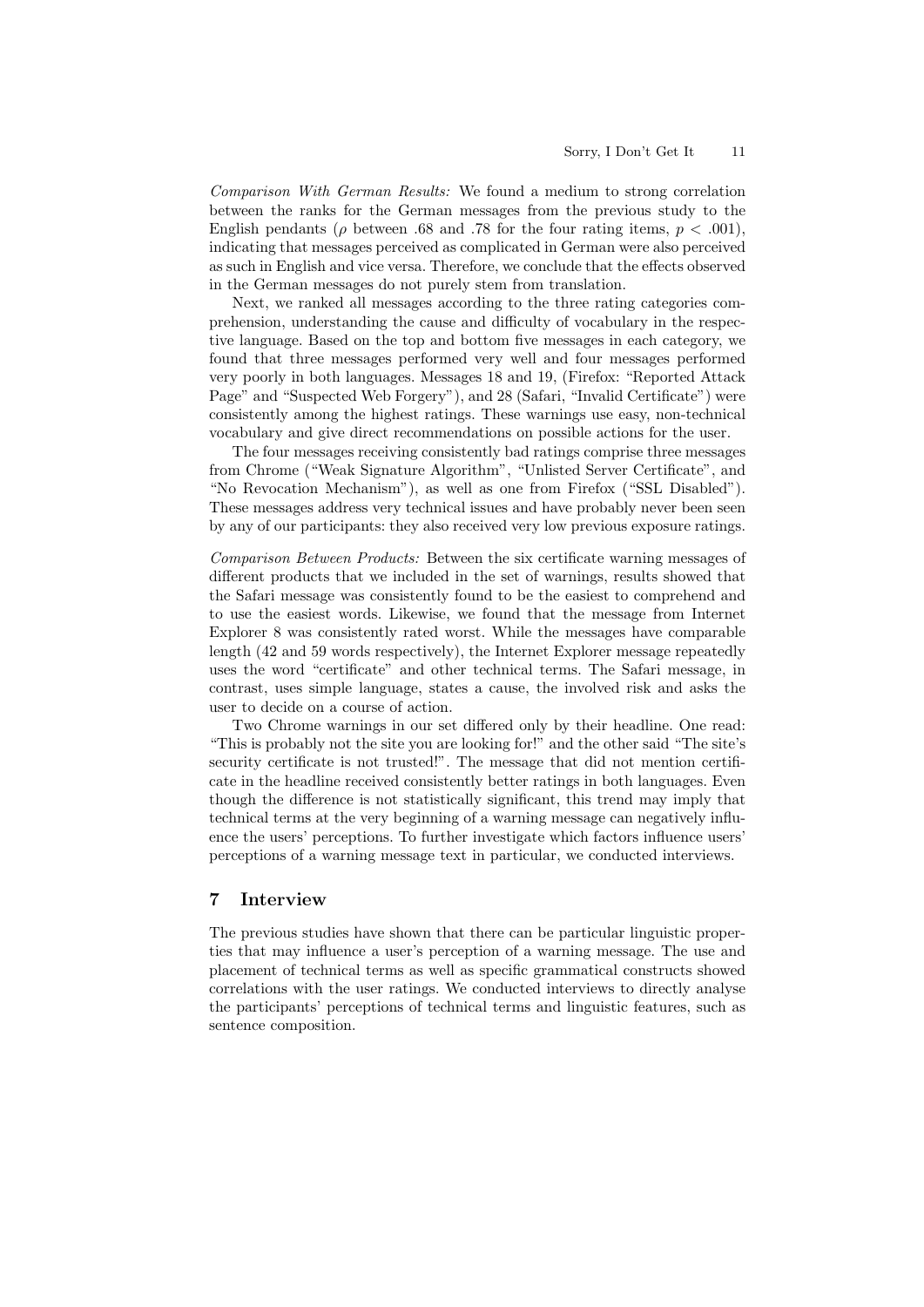### 7.1 Design

The interview was introduced to the participants as an investigation of readability in Internet browser warning message texts. We reminded them that this test was not about their abilities to comprehend the warnings but that their insights as to why a certain message might be hard to understand was of interest. Participants were presented with six warning messages as well as our InterBrowse scenario and would then be asked to carefully read the message. Next, we queried which sentences or parts of sentences were hard to read and their explanation. Afterwards, participants ranked all 6 warnings according to the perceived level of complexity. In a last task, they were provided with three highlighters and the same set of warning messages once more: we asked them to use a green highlighter to mark easy and clear words, a yellow one for words of medium difficulty that they still knew the meaning of and a red one for unclear and hard words. While they were working, we asked participants to offer their reasoning and collected their comments.

#### 7.2 Participants

The participants were randomly recruited by phone from the database of more than 1,500 students also used above. Non-native speakers, students of German and Literature or Computer Science were excluded. We offered a compensation of  $10 \in \mathbb{R}$  and interviewed eight students (three female, 19 to 24 years old, four from the faculty of arts and four from the sciences) before our results reached saturation. Two participants had taken part in one of our previous studies, seven stated that they had seen one of the warning messages before or were unsure, four mainly use Firefox while two use Safari, one Chrome and one IE. The mean self-reported technical experience was 2.87 ( $sd = .64$ ).

#### 7.3 Results

Participants' comments can be divided into three main categories, detailed below. Participants are referred to as  $P1, \ldots, P8$ .

Headlines: Seven respondents stated that a warning's title should be short and precise. Additionally, five claimed that technical terms should not be in a headline. Four participants offered that "if I only looked at the heading, I wouldn't have had any clue what the error message is about" (P7). Participants agreed that an ill-conceived headline would deter them from continuing to read.

Positive properties of sentences: Short, precise sentences with an easy structure were appreciated by all respondents. Four of them explicitly requested that a simple sentence structure should be used: "[This] makes the message more colloquial and perfect for people who aren't experts" (P8). All participants offered that technical terms used in error messages hamper the understanding and awareness of the potential problem. The text marking tasks also showed that short sentences are preferred, yet, according to the comments, longer and more complex structures do not necessarily lead to readability problems.

<sup>12</sup> An Analysis of Warning Message Texts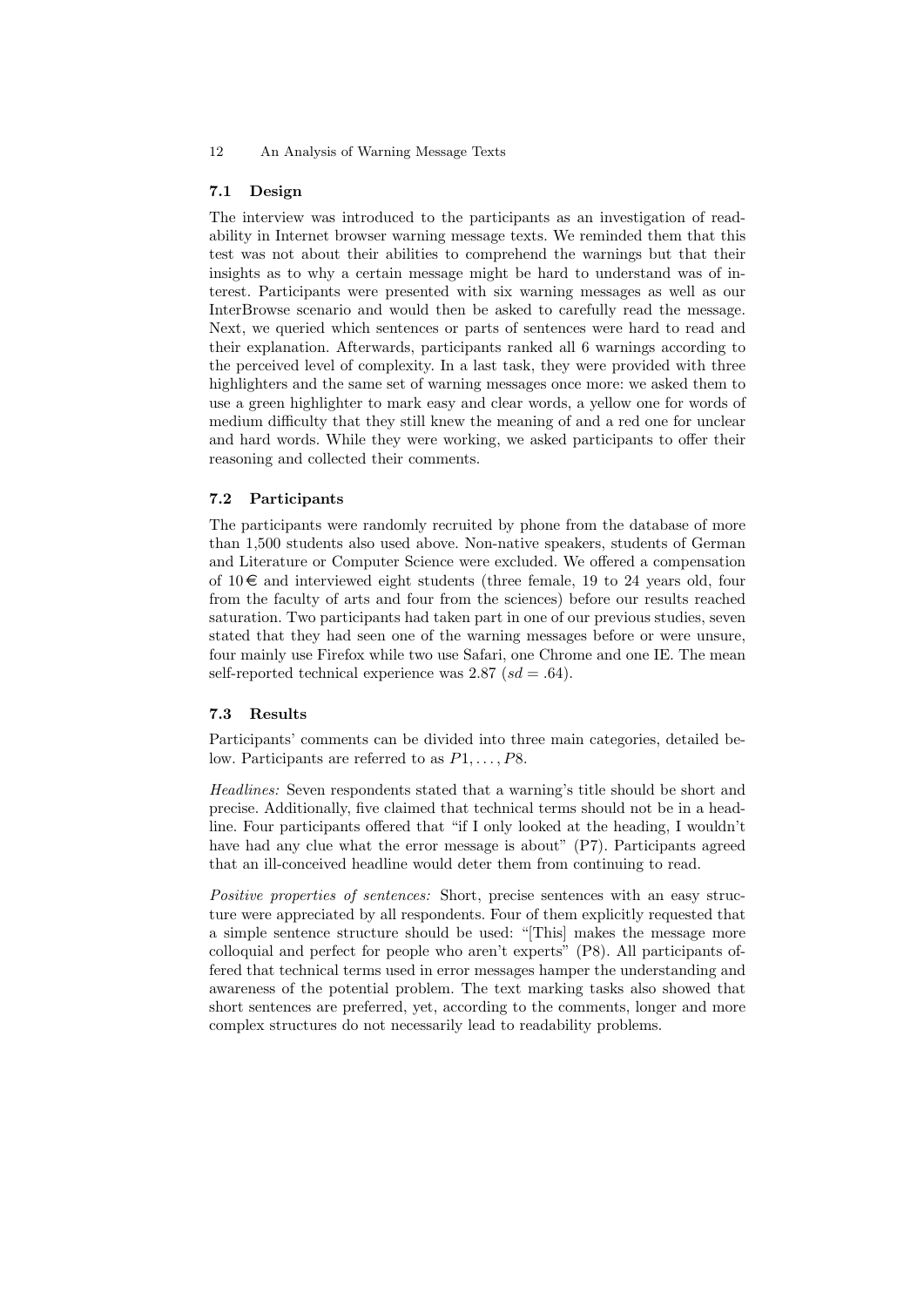Negative properties: All participants agreed that the use of technical terms (see below) discourages them from reading (on) and trying to understand the scenario. P2 added: "One has to be really desperate to read this passage thoroughly". In a similar fashion, half of the participants stated that in daily life, they would simply ignore paragraphs with many technical details. Six participants attempted to decode the meaning and the possible impact of the information in some of the warning messages, but failed. They felt "insufficiently informed" (P6) by the messages. P1 stated: "You simply want to get to the desired website and I don't understand the problem itself nor when or how it will get solved". These findings generally confirm the general preconceptions and the results of previous work.

Word-level Observations: During the word marking exercise, participants often indicated words as hard that had a technical background or referred to unclear concepts. The list included words such as "certificate" or "entity", but also simple adjectives, including "attacking" and "weak". Table 5 in the Appendix provides an overview of all words mentioned by participants.

Using this list of words, we counted occurrences in our set of 28 German warning messages. Again using Spearman's Rho, the counts of hard words showed a correlation of .559 ( $p = .002$ ) with the ratings of comprehension obtained in the studies described above, even though the list of words was only obtained on 6 of the 28 messages. Expanding on the implications of these results, we used the index terms of a computer security textbook  $[12]$ <sup>3</sup> as an extended word list. The count of words from this list found in the 28 warning messages provided a slightly stronger correlation with ratings ( $\rho = .646$ ,  $p < .001$ ). The three best-rated and four worst-rated messages identified in section 6.3 also consistently received corresponding index-word counts of one match or less and three matches or more respectively. The same holds for headlines: the best-rated messages only used "website" in their headings while the worst-rated messages used technical terms (e. g. "certificate" or "revocation").

## 8 Limitations

There are several limitations which need to be taken into account: First, our participants were either students or Mechanical Turk workers, which both represent a special group of people. Especially the students may present a best-case scenario for text comprehension, due to the exposure to difficult reading assignments in many subjects. However, the groups are quite different in terms of age and education, as well as professional background. Yet, we still found similar results in both studies.

Second, collecting self-reported measures likely causes a certain amount of bias. However, we implemented measures to try and mitigate these effects, by randomising messages and their order, as well as using only relative comparisons.

 $3$  We chose this textbook because it was the most recent security textbook digitally available at our library with an index.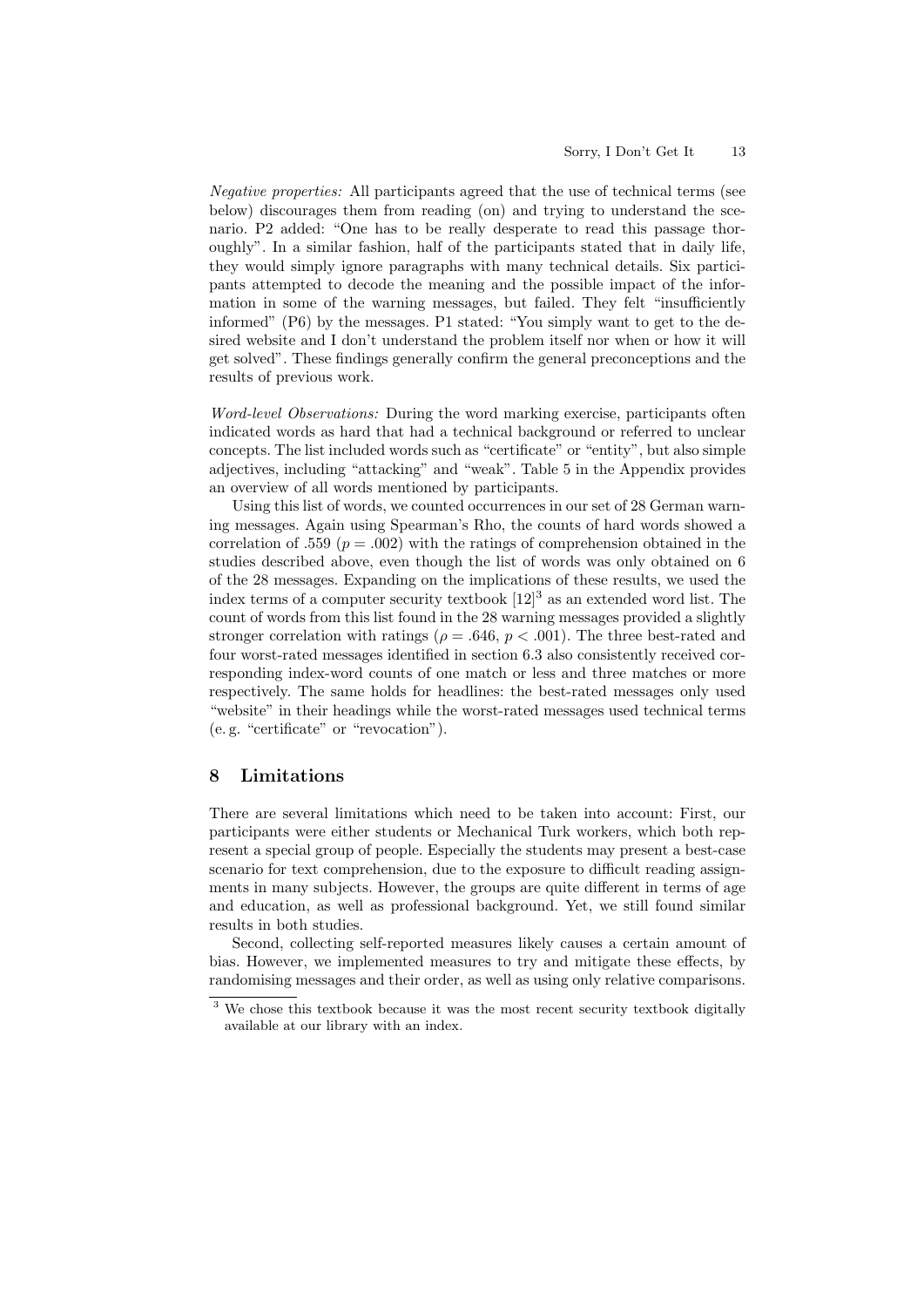Finally, we did not address the efficacy of warning messages explicitly, but used user ratings. While "pleasant" readability is a goal within itself, the correlation between readability and efficacy needs to be explicitly studied in future work. As noted above, related work suggests that facilitating the understanding of warning messages can predict user behaviour [13].

# 9 Discussion

During the course of our investigations, we found several aspects of warning message texts that influence their reception by users. First, cloze testing indicated that the required average reading level for warning messages is higher than the average reading level of most adults, mirroring the common image of warning messages often being too complicated. Results also hinted at the possibility that complicated messages can be understood by many readers if they spend enough time. However, these tests also indicated that the set of existing readability measures does not predict warning message difficulty accurately.

We then conducted the rating studies to collect users' ratings of warning messages and analyse if there are linguistic properties that can explain the rating differences. In both English and German warning texts, linguistic properties were able to explain about half of the variance in the ratings. Grammatical constructs that increase the information content of a sentence, for example coordinating conjunctions in English texts and German infinitive constructions, as well as grammatical tenses, such as the participle perfect in German texts, cause texts to be perceived as harder to understand. Additionally, we found that in both German and English versions of the warnings, messages with easy and non-technical vocabulary consistently received positive ratings while those that addressed specific technical problems consistently received negative ratings. A comparison between warnings from different products showed similar results.

Finally, we interviewed users and gathered aspects of warning message texts that may influence comprehension: headlines, non-technical vocabulary and short sentences were among the most frequently stated issues influencing the users' perceptions of warning message texts. Interestingly, the stated need for precise statements can cause conflicts: technical vocabulary is commonly used to make statements precise and short.

We were able to show that the linguistic properties identified in our studies can also be found in the best and worst message texts, according to the collected ratings. The set of words extracted from our interviews as well as a computer security textbook's index showed significant correlations with the ratings.

As stated above, our findings were able to explain about half of the variance in ratings using linguistic properties. We thus conclude that the linguistic properties of warning message texts and consequently issues that users might have with complicated sentence structures or difficult compounded words are one part of the larger puzzle, which entirely needs to be taken into account when designing new warning messages. Additional factors, such as missing context, previous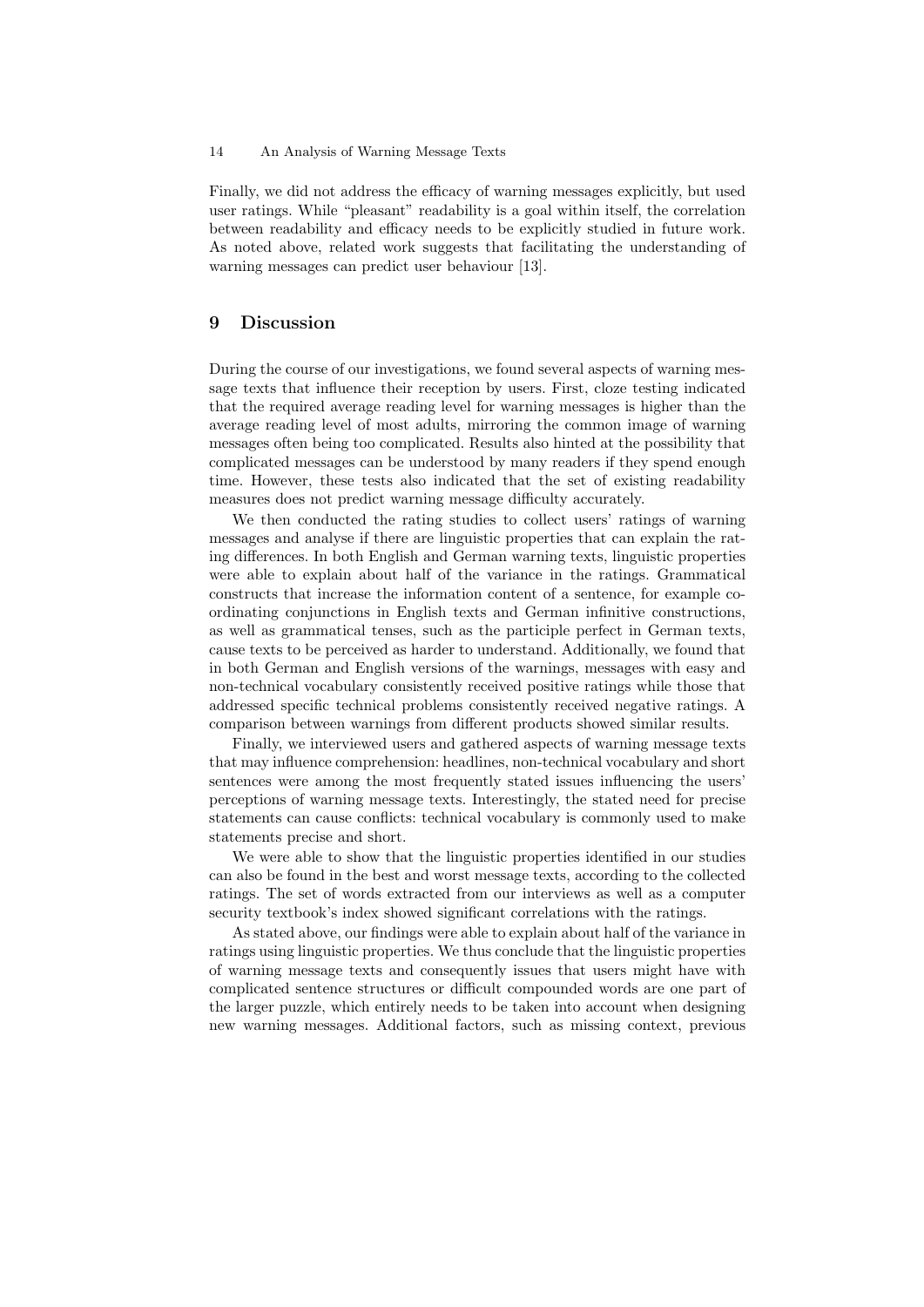exposure, unclear semantics, and effects of attitudes and beliefs can also strongly influence the users' perceptions of warning messages and their text.

Altogether, we found quantitative empirical evidence that linguistic properties can help to improve warnings: keeping headlines simple, using as few technical words as possible and creating short sentences without complicated grammatical constructions makes warning messages more pleasant for the user. A final take-away is that warning messages should not contain words that can be found in IT security textbook's indexes. It is of course a challenge to describe the warning without such terms, however our results suggest it is a challenge worth working on.

## References

- 1. A. Backhaus, H. Brügelmann, S. Knorre, and W. Metze. Forschungsmanual zum Stolperwörter-Lesetest. http://www.agprim.uni-siegen.de/lust/ stolpermanual.pdf, 2004.
- 2. C. Bravo-Lillo, L. F. Cranor, J. Downs, and S. Komanduri. Bridging the Gap in Computer Security Warnings: A Mental Model Approach. IEEE Security  $\mathscr B$ Privacy Magazine, 9(2):18–26, 2011.
- 3. C. Bravo-Lillo, L. F. Cranor, J. Downs, S. Komanduri, and M. Sleeper. Improving Computer Security Dialogs. In Proc. INTERACT, pages 18–35, 2011.
- 4. L. F. Cranor. A Framework for Reasoning About the Human in the Loop. In Proc. 1st Conf. Usability, Psychology, and Security (UPSEC 08), 2008.
- 5. W. H. DuBay. The Principles of Readability. http://www.impact-information. com/impactinfo/readability02.pdf.
- 6. S. Egelman, L. F. Cranor, and J. Hong. You've Been Warned: An Empirical Study of the Effectiveness of Web Browser Phishing Warnings. In Proceedings of Human Factors in Computing Systems, pages 1065–1074, 2008.
- 7. J. Grossklags and N. Good. Empirical Studies on Software Notices to Inform Policy Makers and Usability Designers. In Proc. USEC. Springer, 2007.
- 8. M. Harbach, S. Fahl, T. Muders, and M. Smith. Poster: Towards Measuring Warning Readability. In Proc. ACM CCS, 2012.
- 9. M.-E. Maurer, A. De Luca, and H. Hussmann. Data Type Based Security Alert Dialogs. In Extended Abstracts on Human Factors in Computing Systems, 2011.
- 10. G. H. McLaughlin. SMOG Grading a New Readability Formula. Journal of Reading, 12(8):639–646, 1969.
- 11. A. Rafferty and C. D. Manning. Parsing Three German Treebanks: Lexicalized and Unlexicalized Baselines. In ACL Workshop on Parsing German, 2008.
- 12. S. Spitz, M. Pramateftakis, and J. Swoboda. Kryptographie und IT-Sicherheit. Springer, 2011.
- 13. J. Sunshine, S. Egelman, H. Almuhimedi, N. Atri, and L. F. Cranor. Crying Wolf: An Empirical Study of SSL Warning Effectiveness. In USENIX 2009, pages 399– 416, Aug. 2009.
- 14. K. Toutanova, D. Klein, C. Manning, and Y. Singer. Feature-Rich Part-of-Speech Tagging with a Cyclic Dependency Network. In Proceedings of HLT-NAACL, pages 252–259, 2003.
- 15. M. S. Wogalter, V. C. Conzola, and T. L. Smith-Jackson. Research-based Guidelines for Warning Design and Evaluation. Applied Ergonomics, 33(3):219–230, 2002.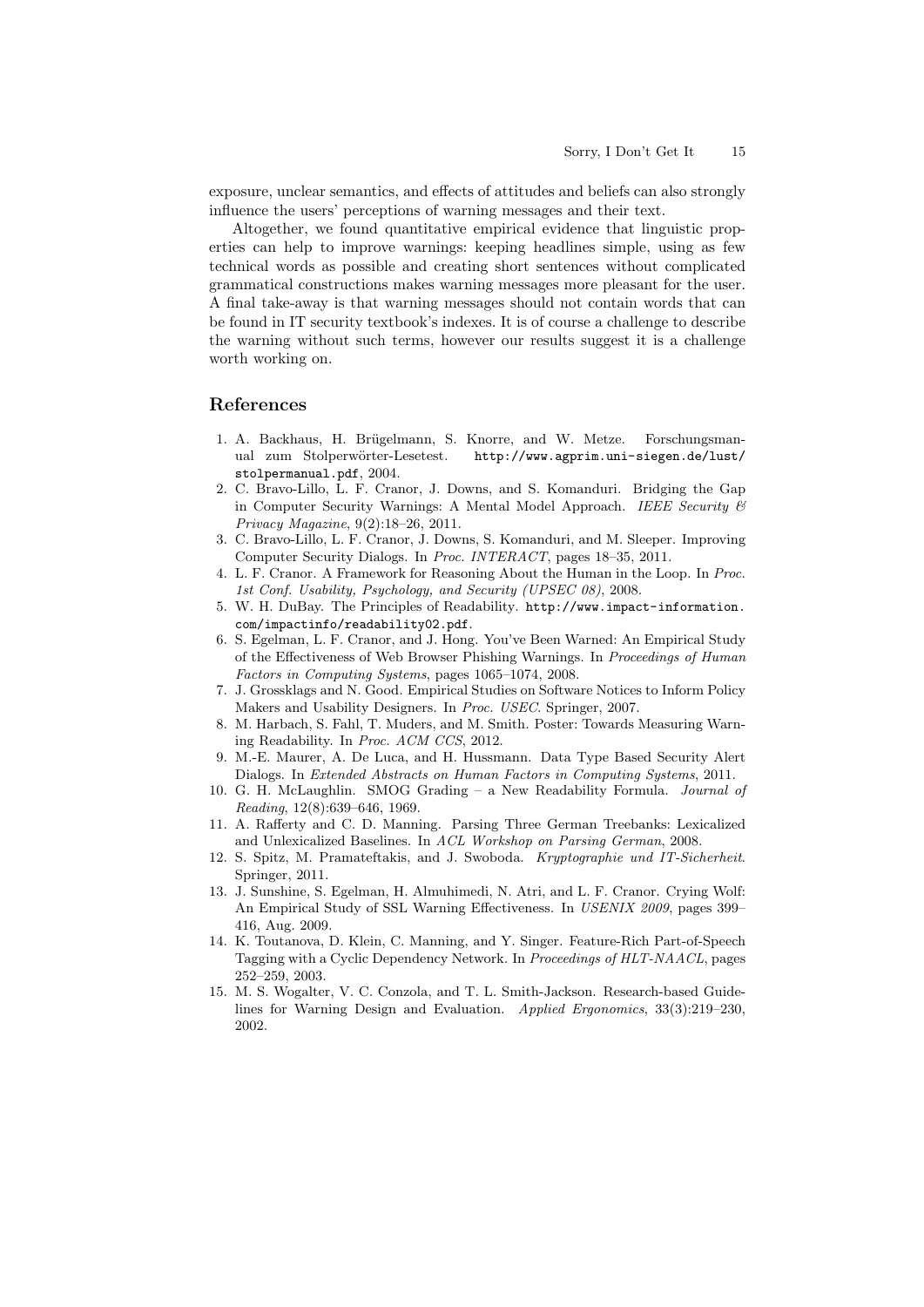# A Warning Messages

Due to space constraints, the full set of warnings used in the study cannot be shown in the paper. In the following, we present an overview of messages while the full set can be downloaded from http://benutzerstudie.dcsec. uni-hannover.de/warnings/.

Table 1: Overview of warning messages used in the study.

|              | $#$ Browser                | <b>Beginning of Message</b>                                             |
|--------------|----------------------------|-------------------------------------------------------------------------|
| $\mathbf{1}$ | $\overline{\text{Chrome}}$ | The site's security certificate has expired! For a certificate which    |
|              |                            | has not expired, the issuer of that certificate is                      |
| 2            | Chrome                     | The site's security certificate is not trusted! You attempted to        |
|              |                            | reach mybank.com, but the server presented                              |
| 3            | Firefox                    | This Connection is Untrusted. You have asked InterBrowse to             |
|              |                            | connect securely to mybank.com, but                                     |
| 4            | Chrome                     | The site's security certificate is not trusted! You attempted to        |
|              |                            | reach mybank.com but instead you actually reached                       |
| 5            | Chrome                     | Invalid Server Certificate. You attempted to reach mybank.com,          |
|              |                            | but the server presented an invalid certificate                         |
| 6            | Chrome                     | The server's security certificate is not yet valid! You attempted       |
|              |                            | to reach mybank.com, but the server presented                           |
| 7            | Chrome                     | This is probably not the site you are looking for! You attempted        |
|              |                            | to reach mybank.com but instead you actually                            |
| 8            | Chrome                     | The site's security certificate is signed using a weak signature        |
|              |                            | algorithm! You attempted to reach mybank.com, but                       |
| 9            | Chrome                     | The server certificate contains a weak cryptographic key! You           |
|              |                            | attempted to reach mybank.com, but the server presented                 |
|              | 10 Chrome                  | The server's security certificate is revoked! You attempted to          |
|              |                            | reach mybank.com, but the certificate that the server                   |
|              | 11 Chrome                  | Unlisted Server Certificate. This site lists all its valid certificates |
|              |                            | in DNS. However the server used one which isn't listed                  |
|              | 12 Chrome                  | The server's security certificate has errors! When you connect to       |
|              |                            | a secure website, the server hosting that site presents                 |
|              | 13 Firefox                 | This Connection is Untrusted. You have asked InterBrowse to             |
|              |                            | connect securely to mybank.com, but we can't confirm                    |
|              | 14 Chrome                  | This webpage is not available. InterBrowse's connection attempt         |
|              |                            | to mybank.com was rejected. The website may be down, or                 |
|              | 15 Chrome                  | No revocation mechanism found. No revocation mechanism                  |
|              |                            | found in the server's certificate. When you connect to                  |
|              | 16 Chrome                  | Unable to check whether the server's certificate was revoked.           |
|              |                            | When you connect to a secure website, the server hosting                |
|              | 17 Chrome                  | Unknown server certificate error. An unknown error has oc-              |
|              |                            | curred. When you connect to a secure website, the server                |
|              | 18 Firefox                 | Suspected Web Forgery. This page has been reported as a web             |
|              |                            | forgery designed to trick users into sharing personal or                |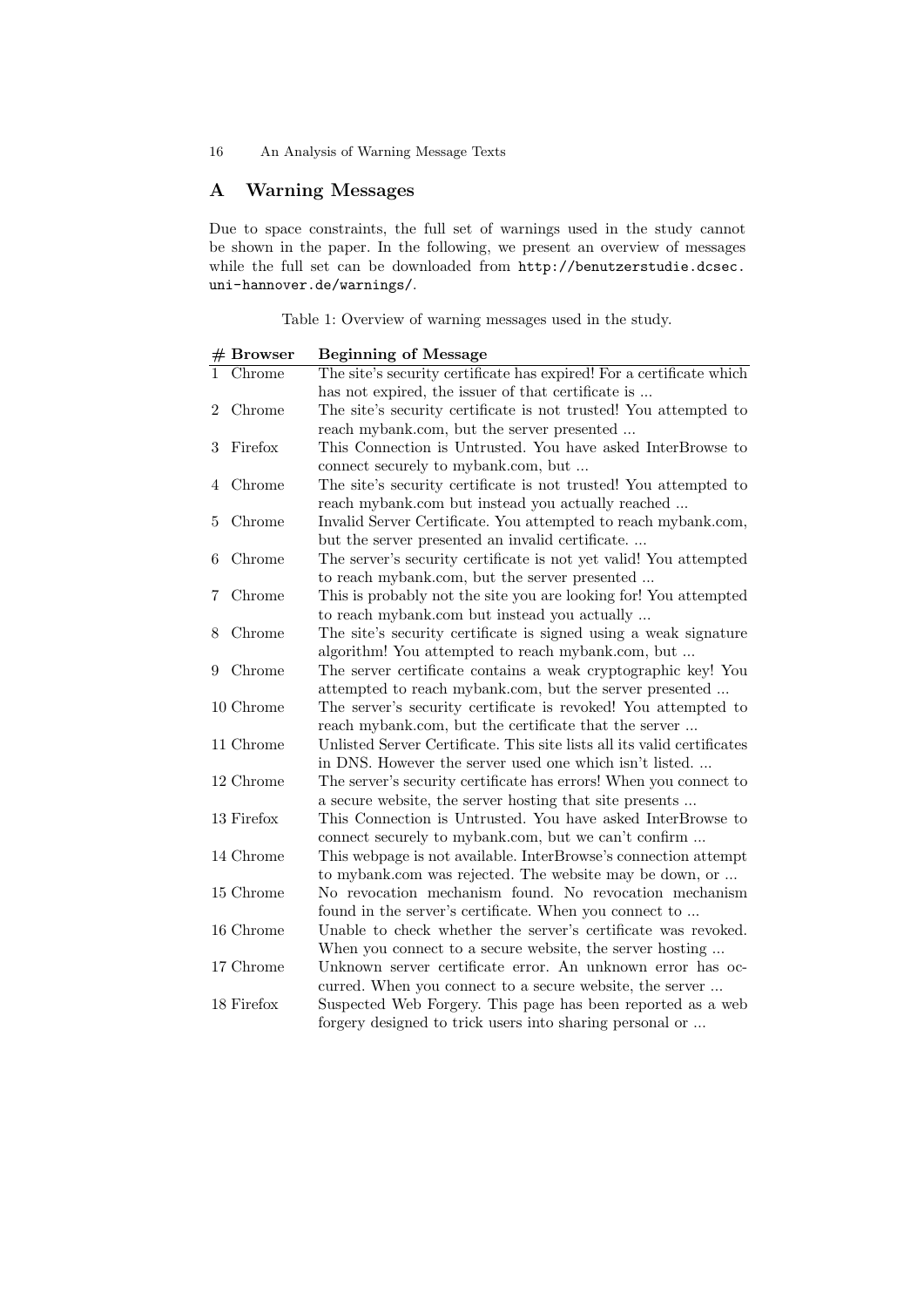| Reported Attack Page! This web page at mybank.com has been                      |
|---------------------------------------------------------------------------------|
| reported as an attack page and has been blocked based on                        |
| The certificate is not trusted because it is self signed. my-                   |
| bank.com uses an invalid security certificate                                   |
| Certificate will not be valid until date. mybank.com uses an in-                |
| valid security certificate. The certificate will not be valid                   |
| The certificate expired on date. mybank.com uses an invalid se-                 |
| curity certificate. The certificate expired on                                  |
| SSL protocol has been disabled. An error occurred during a con-                 |
| nection to mybank.com. Can't connect securely because                           |
| Untrusted Connection Error. You have asked InterBrowse to                       |
| connect securely to mybank.com, but we can't confirm that                       |
| Security Certificate Problem. There is a problem with this web-                 |
| site's security certificate. The security certificate                           |
| InterBrowse cant verify the identity of the server mybank.com.                  |
| The certificate for this server was signed by                                   |
| 27 MS Outlook Problem with the site's security certificate. The information you |
| exchange with this site cannot be viewed or changed                             |
| InterBrowse can't verify the identity of the website mybank.com.                |
| The certificate for this website is invalid. You might                          |
|                                                                                 |

# B Tables

Table 2. Demographics for the exploratory online study. Self-reported technical expertise was measured on a scale of agreement to the statement "I have a very detailed understanding of computer technology and the Internet" with 1 being complete agreement and 5 complete disagreement. The Stolper score indicates reading ability on a scale from 0-100% of successful completion of 35 reading tasks in five minutes.

|                                               | N: 311                                 |
|-----------------------------------------------|----------------------------------------|
|                                               | Age: 22.8, $sd = 4.1$                  |
| Tech. Expertise: $2.29, sd = .92$             |                                        |
| Area of Studies: $130 \text{ Arts } (41.8\%)$ |                                        |
|                                               | 181 Sciences and Other (58.2%)         |
|                                               | <b>Browser:</b> 195 Firefox $(62.7\%)$ |
|                                               | 56 Chrome (18.0 %)                     |
|                                               | 14 Internet Explorer $(4.5\%)$         |
|                                               | 17 Opera (5.5 %)                       |
|                                               | 28 Safari (9.0 %)                      |
|                                               | 1 Other $(.3\%)$                       |